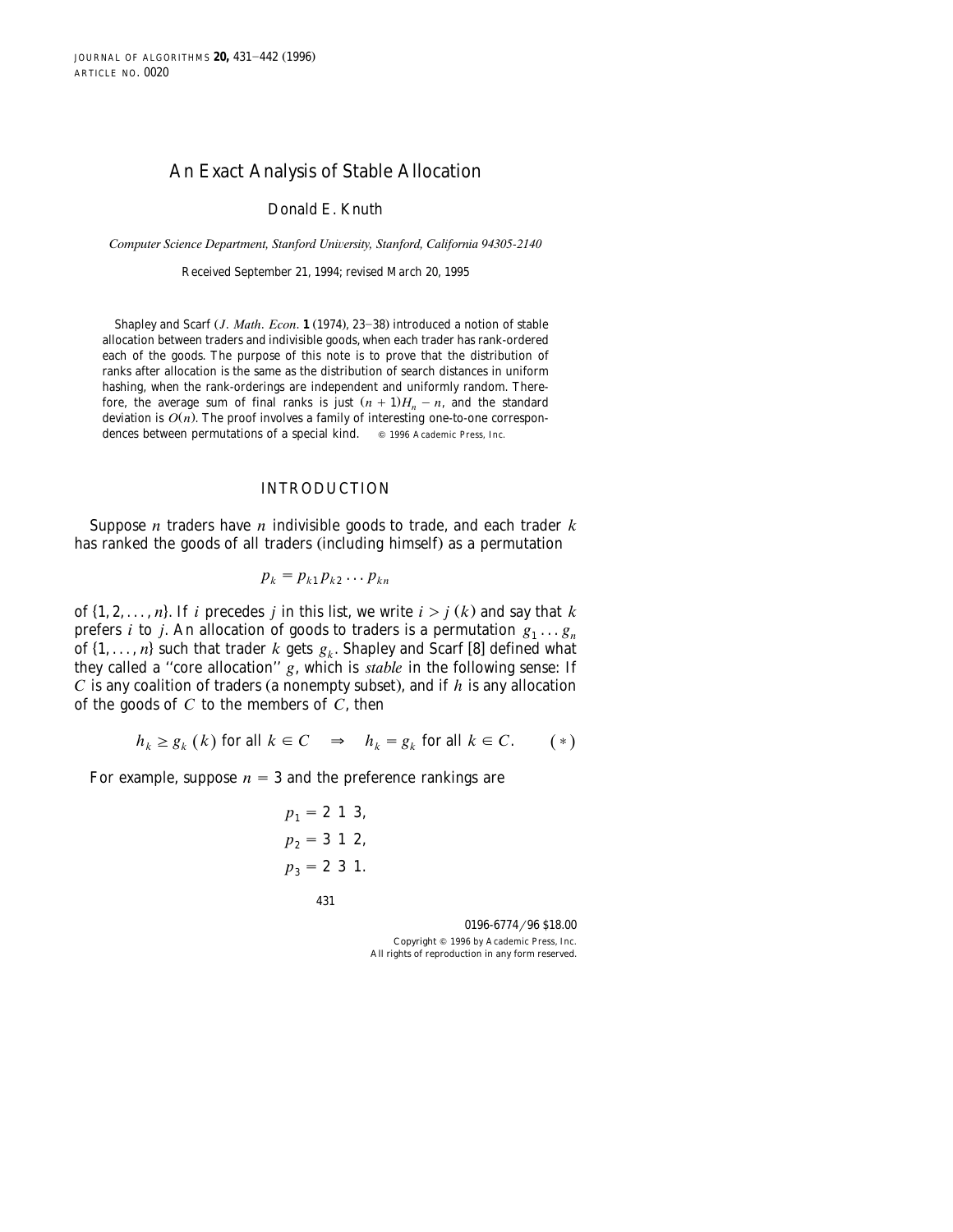Then just three of the six possible allocations satisfy  $(*)$  when *C* is the full set  $\{1, 2, 3\}$ , namely 2 1 3, 2 3 1, and 1 3 2. But 2 1 3 is unstable because traders 2 and 3 can both improve their lot by swapping goods between themselves. Similarly, 2 3 1 is unstable, but it is not quite as bad: If the coalition  $\{2, 3\}$  exchanges goods, trader 3 is happier than he was before, while 2 is no worse off. The remaining allocation, 1 3 2, is stable.

It is not immediately obvious that a stable allocation always exists, for all *n*! *<sup>n</sup>* possible ranking sequences. But Shapley and Scarf presented an algorithm by Gale that always finds one. In fact, there is always *exactly one* stable allocation. Gale's procedure is similar to the famous Gale-Shapley algorithm for stable marriage  $[2, 4]$ , but it incorporates a new twist.

Frieze and Pittel [1] recently analyzed Gale's algorithm and discovered some remarkable simplifications in the course of their study. One of the main purposes of the present note is to exhibit some underlying combinatorial structure that accounts for the surprising phenomena they discovered. Frieze and Pittel proved, among other things, that the total sum of ranks in the stable allocation *g* (i.e., the sum  $r_1 + \cdots + r_n$ , where  $g_k = p_{kr_k}$ ) is between  $(\frac{1}{2} - \epsilon)n \ln n$  and  $(1 + \epsilon)n \ln n$  with high probability as  $n \to \infty$ , assuming that the preferences  $p_k$  are independent and uniformly random. We will deduce the exact distribution of  $r_1 + \cdots + r_n$ , showing in particular that its mean value is  $(n + 1)H_n - n$ , and in fact we will see that the joint distribution of the multiset  $\{r_1, \ldots, r_n\}$  has a particularly simple form.

#### 1. UNIFORM HASHING

First let us consider a simpler problem, namely, to find an allocation *g* that satisfies  $(*)$  when *C* is the full set  $\{1, \ldots, n\}$  but not necessarily for any other *C*. Such an allocation is *locally optimal*, in the sense that no trader can improve his selection unless some other trader loses ground. It is easy to achieve such an allocation by simply letting  $g_k$  be the first item of list  $p_k$  that is not in  $\{g_1, \ldots, g_{k-1}\}\$ , for  $k = 1, \ldots, n$ .

This trivial allocation algorithm, ''first-come, first-served,'' is precisely the method of *uniform hashing* that arises in the study of information retrieval [5], when the preference lists (called "hash sequences" in that context) are randomly chosen. The analysis of uniform hashing is particularly simple, and we will see below that stable allocation can be reduced to the same analysis.

A more general way to obtain a locally optimal allocation is to let  $\pi$  be any permutation of  $\{1, \ldots, n\}$ , and then to let  $g_{\pi(k)}$  be the first item of  $p_{\pi(k)}$  that is not in  $\{g_{\pi(1)},\ldots,g_{\pi(k-1)}\}$ , for  $k=1,\ldots,n$ . The permutation  $\pi$ give top priority to trader  $\pi(1)$ , then to  $\pi(2)$ , and so on. Indeed, *every* allocation that satisfies  $(*)$  for  $C = \{1, \ldots, n\}$  will be found by this method,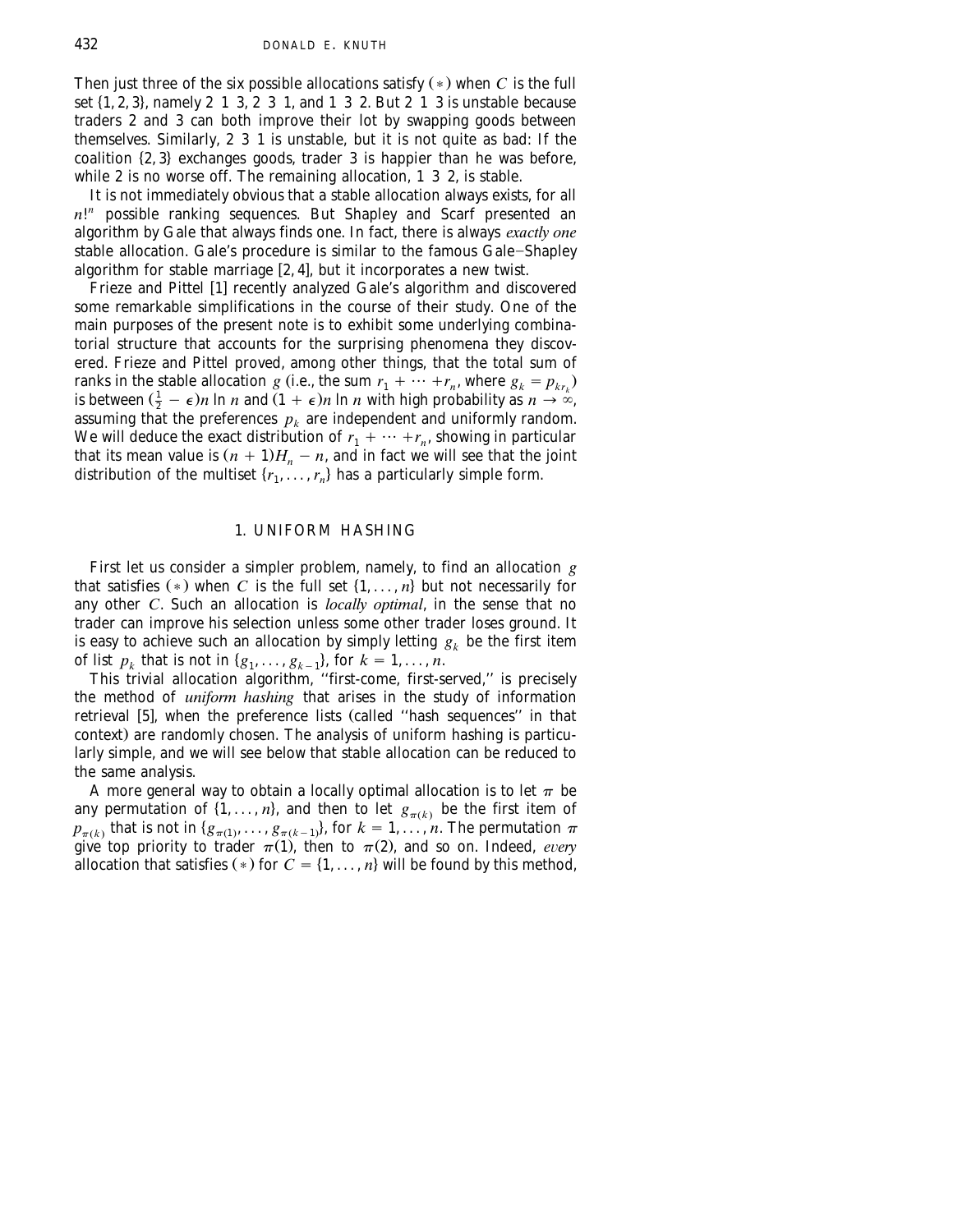for some  $\pi$ . The reason is that we must have  $g_k = p_{k1}$  for some *k*, in any locally optimum *g*, because the mapping from *k* to  $p_{k_1}$  for all *k* always contains a cycle; any such cycle can be used to improve an allocation in which no trader has his first choice. Let  $\pi(1)$  be any value of *k* with  $g_k = p_{k1}$ . Remove *k* from all preference lists and apply the same reasoning recursively to the remaining  $n - 1$  traders. This defines a permutation  $\pi(1)\pi(2)\dots\pi(n)$  such that  $g_{\pi(k)}$  is the favorite of trader  $\pi(k)$  in  $\{1, \ldots, n\} \setminus \{g_{\pi(1)}, \ldots, g_{\pi(k-1)}\}.$ 

Since every locally optimum allocation is obtained in this way using some  $\pi$ , the stable allocation must itself result from some  $\pi$ . And when the preference lists are random, any  $\pi$  behaves like any other. Thus, we might expect that stable allocation statistics are essentially identical to the statistics of uniform hashing. This, in fact, is true, but we must be careful to make the argument rigorous.

### 2. AN ALGORITHM

Let us now consider a simple algorithm that computes the stable allocation, given any sequence of preference rankings  $p_1 \ldots p_n$ . The following procedure is a sequential variant of Gale's parallel method, analogous to the McVitie-Wilson version [7] of Gale and Shapley's original stable marriage algorithm. The basic idea is to look for cycles among the traders' best choices, and to put such cycles into the allocation whenever they are found.

**A1**. [Initialize.] Set  $(q_1, ..., q_n) \leftarrow (-1, ..., -1)$ ,  $(r_1, ..., r_n) \leftarrow (0, ...,$ 0),  $(g_1, \ldots, g_n) \leftarrow (0, \ldots, 0)$ , and  $t \leftarrow 0$ . (During this algorithm, t will be a trader who makes proposals to other traders, or zero when a new trader needs to enter the picture. Variable  $q_k$  will be the number of a trader who currently wants traders *k*'s goods, or  $q_k = 0$  if trader *k* has expressed interest in somebody else's wares but nobody has reciprocated;  $q_k = -1$  if trader *k* has not yet entered. Variable  $r_k$  is the position of trader *k* in his list, the number of proposals he has made. Variable  $g_k$  is trader  $k$ 's allocation, or 0 if no allocation has yet been made..

**A2**. [Introduce a new trader.] (At this point  $t = 0$ , and  $g_k = 0$  iff  $q_k = -1$ . The traders with  $g_k > 0$  have been assigned a permutation of their goods.) If all  $g_k$  are nonzero, the algorithm terminates. Otherwise, set *t* to some *k* with  $g_k = 0$ , and set  $q_t \leftarrow 0$ .

**A3**. [Propose.] Increase  $r_t$  by 1, then set  $s = p_{tr}$ . If  $g_s > 0$ , repeat this step. (Trader  $t$  has expressed interest in his best remaining choice,  $s$ .)

**A4**. [Is s spoken for?] If  $q_s \ge 0$ , go to step A5. Otherwise set  $q_s \leftarrow t$ and  $t \leftarrow s$ , then return to A3.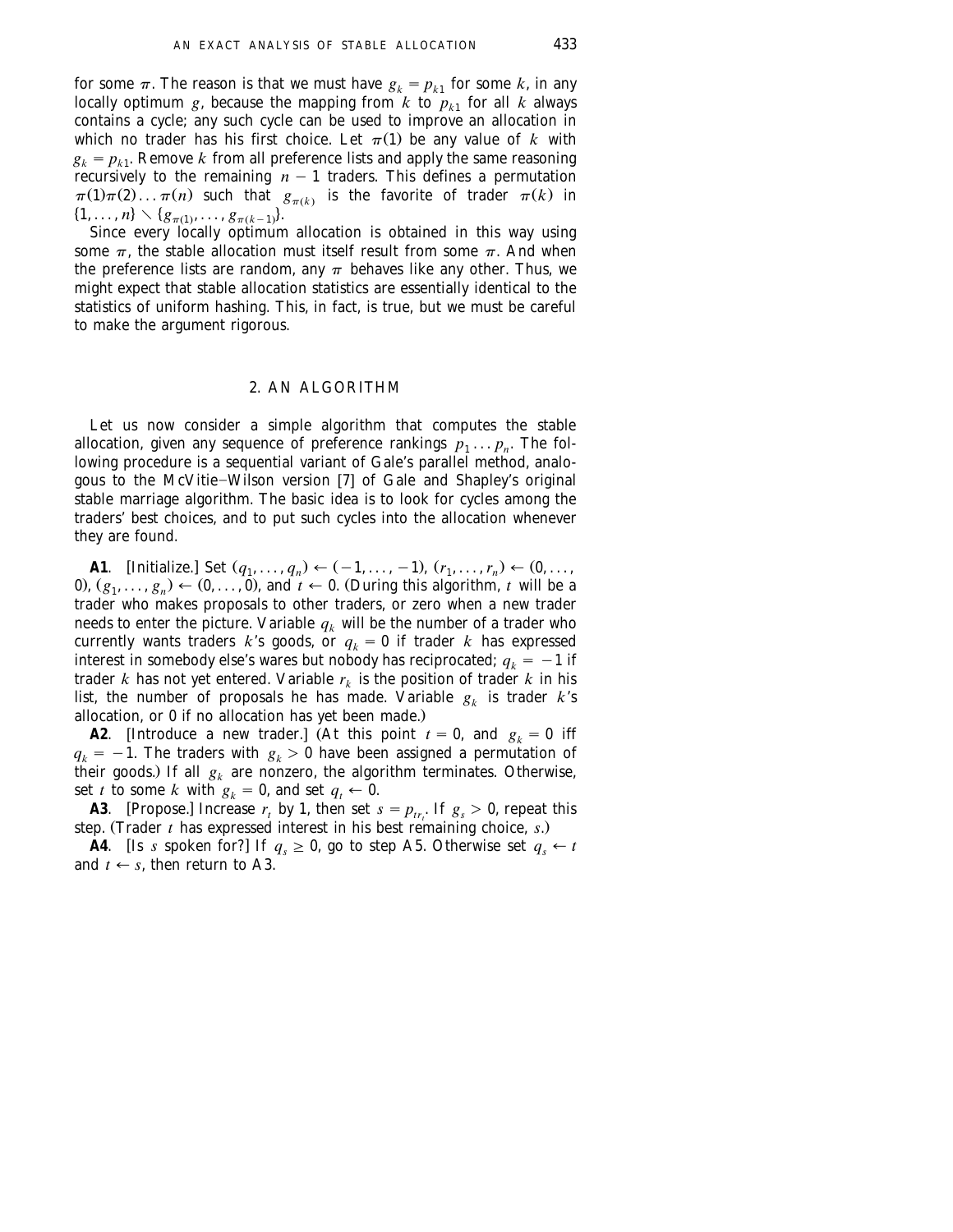**A5**. [Remove a cycle.] (There is now a cycle  $s = s_1 \rightarrow s_2 \rightarrow \cdots$  $s_m = s$ , where  $s_{j+1}$  is the best remaining choice of  $s_j$ . This cycle must be part of any stable allocation, so we incorporate it into *g*.) Set  $t \leftarrow q_s$ ; then repeatedly set  $g_s \leftarrow p_{sr_s}$  and  $s \leftarrow p_{sr_s}$  until finding  $g_s > 0$ . If  $t = 0$ , return to A2; otherwise, go to A3.

In step A3 there is always a path

$$
0 = t_0 \rightarrow t_1 \rightarrow t_2 \rightarrow \cdots \rightarrow t_m = t
$$

connecting all traders *k* such that  $g_k = 0$  and  $q_k \ge 0$ . Trader  $t_1$  entered in step A2, and  $t_{j+1}$  is the best remaining choice of  $t_j$ , for  $1 \le j \le m$ ; also  $q_t = t_{i-1}$  for  $1 \leq j \leq m$ . These invariant relations justify the parenthesized assertions within the algorithm.

The final allocation  $g_1 \ldots g_n$  is stable. For if  $h_k \leq g_k(k)$  for  $h_k$  in some coalition *C*, and if some  $h_k < g_k$  (*k*), then  $h_k = p_{kr}$  for some  $r < r_k$ , so  $h_k$ was rejected by the algorithm. When the algorithm changed  $r_k$  from  $r$  to  $r + 1$ , it had already found  $h_k$  to be the best remaining choice of some other trader *s*, and it had assigned  $g_s = h_k$ . Therefore,  $h_s > g_s$  (*s*).

Moreover, the stable allocation is unique. If *g* is assigned differently on any cycle that leads to step  $A5$ , that cycle will be a coalition violating  $(2)$ .

### 3. A CONSTRUCTIVE LEMMA

We have observed that the stable allocation will be found by a firstcome-first-served algorithm equivalent to uniform hashing, using at least one permutation  $\pi$  to give priority to the traders. For example, in the Introduction we considered a case where  $n = 3$  and the stable allocation was 1 3 2. Any  $\pi$  in which trader 3 has priority over trader 1 will find this allocation.

We can also consider permutations of the preference lists. Let  $\sigma =$  $\sigma(1) \ldots \sigma(n)$  be a permutation of  $\{1, \ldots, n\}$ , and suppose that trader  $\sigma(k)$ uses list  $p'_{\sigma(k)} = p_k$ . This will permute the locally optimum allocations, and it may also change the stable allocation. For example, if  $\sigma$  is 2 1 3, so that

$$
p'_2 = 2 \t 1 \t 3,p'_1 = 3 \t 1 \t 2,p'_3 = 2 \t 3 \t 1,
$$

the stable allocation becomes  $g'_2 g'_1 g'_3 = 2 \; 1 \; 3$ , because  $g'_2$  must be 2 and then  $g'_3$  must be 3. Allocating goods in order 2 1 3 was the worst of the locally stable alternatives when  $\sigma$  was the identity permutation 1 2 3, but it is best in the modified problem. Shuffling the preference lists corresponds to shuffling the goods that the traders started with.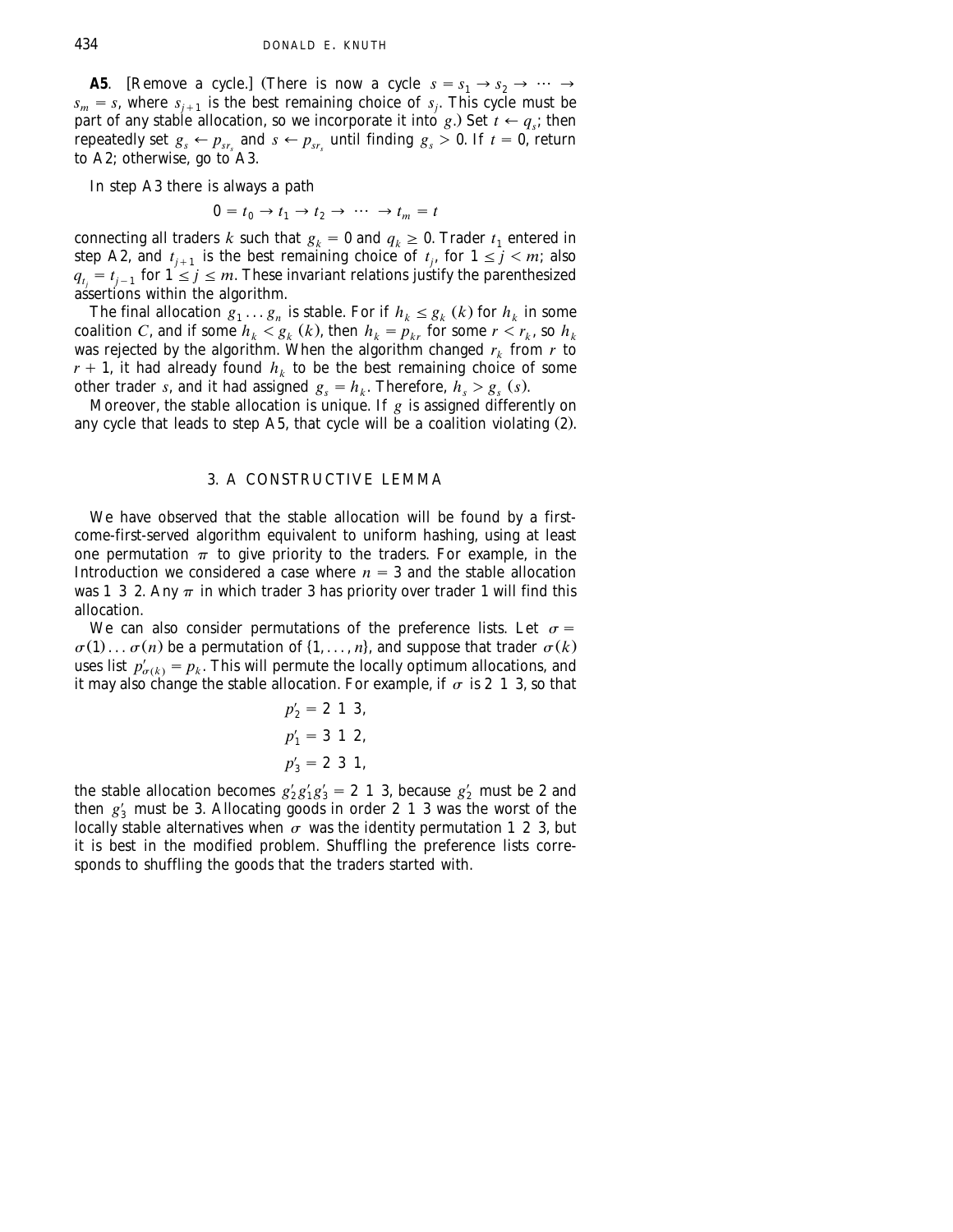We are now ready to prove a key fact about stable allocation. Let us say that the prioritization  $\pi$  is *consistent with* the shuffling  $\sigma$ , with respect to preferences  $p = p_1 \dots p_n$ , if the locally optimum allocation  $g_1 \dots g_n$  obtained by uniform hashing with priorities  $\pi$  is the stable allocation  $g'_{\sigma(1)} \ldots g'_{\sigma(n)}$  when  $p'_{\sigma(k)} = p_k$ . For example,  $\pi(1)\pi(2)\pi(3) = 1$  3 2 produces the locally optimum 2 1 3, so  $\pi$  is consistent with the shuffling  $\sigma(1)\sigma(2)\sigma(3) = 2$  1 3 just considered.

LEMMA. *Let p be any sequence of preference lists*. *There is a one*-*to*-*one correspondence between all permutations*  $\pi$  *of*  $\{1, \ldots, n\}$  *and all permutations*  $\sigma$  such that, if  $\pi$  corresponds to  $\sigma$ , the prioritization  $\pi$  is consistent with the *shuffling*  $\sigma$ .

*Proof.* Given *p* and  $\pi$ , suppose uniform hashing with priorities  $\pi$ produces the locally optimum allocation  $g_1 \ldots g_n$ . Write the preference lists in rows, with each  $g_k$  circled in its list  $p_k$ . Delete all elements to the right of  $g_{\iota}$ .

We will construct a shuffling  $\sigma$  whose stable allocation agrees with g. The construction involves two dynamically growing sets *X* and *Y*, whose significance will become clear momentarily. Initially,  $X \leftarrow \emptyset$  and *Y* is the set of all *k* where  $g_k = p_{k1}$  (i.e., all row numbers in which the circled element is all by itself). Set  $m \leftarrow 0$ ; as the construction proceeds, we will have defined  $\sigma(\pi(1)), \ldots, \sigma(\pi(m))$  as a permutation of  $\{g_{\pi(1)}, \ldots, g_{\pi(m)}\}$ , and we will have  $X \subseteq Y$ ,  $\pi(m + 1) \in Y \setminus X$ .

Find the minimum *k* in  $m < k \le n$  such that either  $k = n$  or  $(\pi(k + 1))$  $g \in Y \setminus X$  and  $\pi(k + 1) > \pi(m + 1)$  or  $\pi(k + 1) \notin Y$ . Define  $\sigma(\pi(j))$  $g_{\pi(j+1)}$  for  $m < j < k$  and  $\sigma(\pi(k)) = g_{\pi(m+1)}$ . If  $k = n$ , the construction is complete. Otherwise, remove  $g_{\pi(m+1)}, \ldots, g_{\pi(k)}$  from all preference lists where they are not circled. If  $\pi(k+1) \notin Y$ , set  $X \leftarrow Y$  and let *Y* be the set of all rows whose first elements are now circled. (Since  $\pi$  defines *g* by uniform hashing,  $\pi(k + 1)$  will be in the new *Y*.) Set  $m \leftarrow k$  and repeat the instructions of this paragraph.

A worked example will help clarify this construction. Let

$$
\pi(1)\ldots\pi(9)=5\ 3\ 4\ 9\ 1\ 8\ 2\ 7\ 6.
$$

Table 1 shows a sequence of preference lists for  $n = 9$  in which  $\pi$  defines the locally optimum allocation indicated by circled elements. All elements to the right of those circled have been erased, since they are irrelevant for our present purposes. The stable allocation determined by these preference lists happens to coincide with the circled elements in Table 1, so in this case the priorities  $\pi$  produce the stable allocation; but our construction works for any  $\pi$ , whether or not its locally optimum allocation is stable. Initially,  $m = 0$ ,  $X = \emptyset$ , and  $Y = \{1, 2, 3, 5, 6, 9\}$ . According to the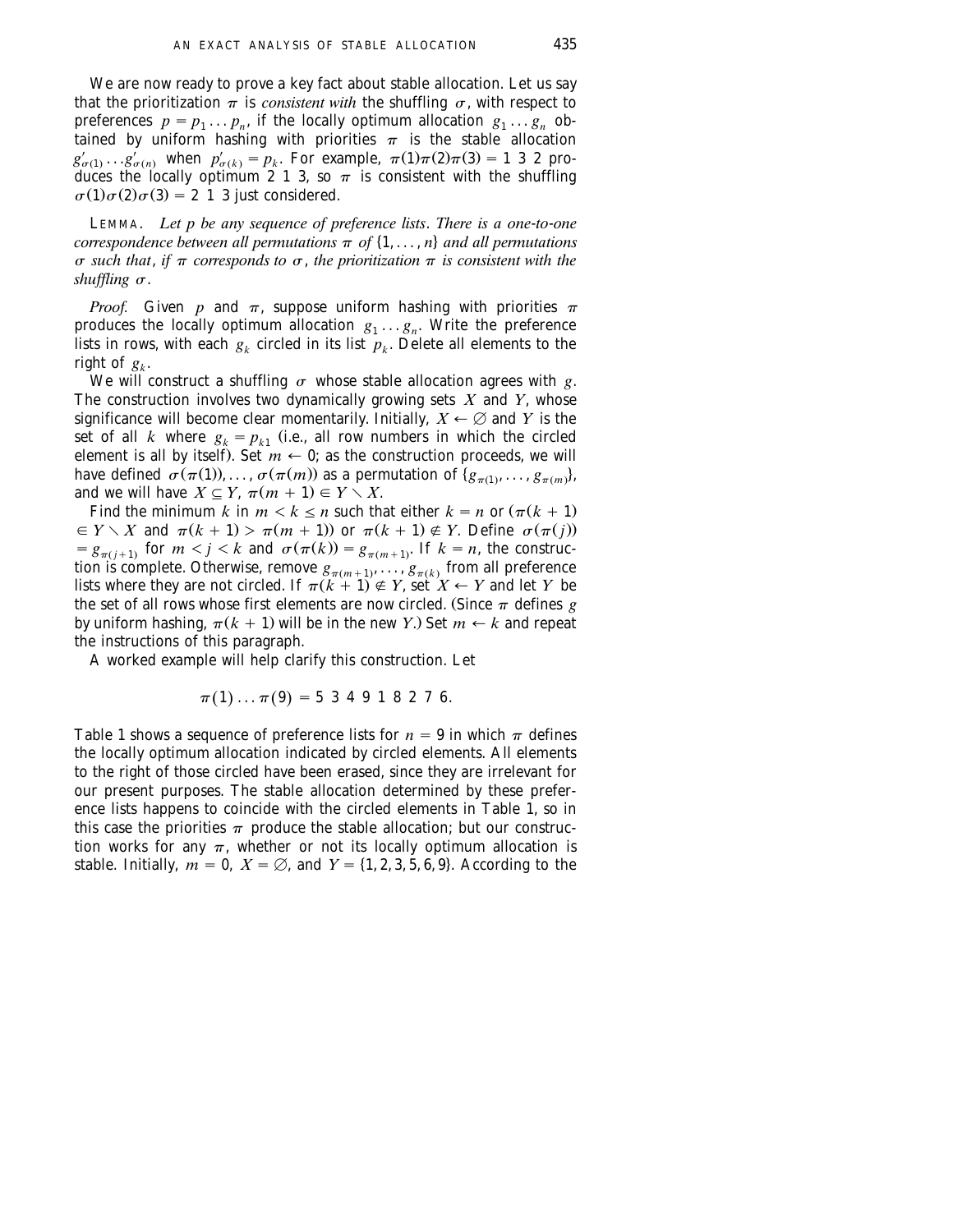TABLE 1 Preference Lists and Their Stable Allocation

| 1: $(3)$       | 4: 1 $(5)$ | 7: $53(8)$   |
|----------------|------------|--------------|
| 2: $\bigcirc$  | 5: $(9)$   | 8: $9\quad)$ |
| $3: \quad (1)$ | 6: $(6)$   | 9: $(2)$     |

rules stated, we proceed to set  $k = 2$ , since  $\pi(3) \notin Y$ . So we define  $\sigma(5) = g_3 = 1$  and  $\sigma(3) = 9$ ; then we delete 1 and 9 from lists 4 and 8, and we set  $X \leftarrow \{1, 2, 3, 5, 6, 9\}$ ,  $Y \leftarrow \{1, 2, 3, 4, 5, 6, 8, 9\}$ ,  $m \leftarrow 2$ . Next,  $k =$ 5 since  $\pi(6) = 8 \in Y \setminus X$  and  $8 > 4 = \pi(3)$ . This time  $\sigma(4) = 2$ ,  $\sigma(9) =$ 3,  $\sigma(1) = 5$ . We delete 2, 3, and 5 where they are not circled. After setting  $m \leftarrow 5$  we have  $k = 7$ , because  $\pi(8) \notin Y$ . (Note that  $7 \notin Y$ , even though row 7 now contains only its circled element. The construction changes *Y* only in the case  $\pi(k + 1) \notin Y$ .) This time  $\sigma(8) = 4$ ,  $\sigma(2) = 7$ ,  $X \leftarrow$  $\{1, 2, 3, 4, 5, 6, 8, 9\}$ ,  $Y \leftarrow \{1, \ldots, 9\}$ ,  $m \leftarrow 7$ . On the final round we set  $\sigma(7) = 6$  and  $\sigma(6) = 8$ ; the shuffled preference lists are shown in Table 2. It is easy to verify that their stable allocation matches that of Table 1, using the algorithm given earlier.

The inverse construction is analogous. If  $\sigma$  is any shuffling, circle its stable allocation and prepare an array like Table 2. Begin with  $m \leftarrow 0$ ,  $X = \emptyset$ , and *Y* as before. Then repeatedly consider all cycles

$$
\sigma(a_1) \leftarrow \sigma(a_2) \leftarrow \cdots \leftarrow \sigma(a_t) \leftarrow \sigma(a_1)
$$

formed by elements  $\{\alpha_1, \ldots, \alpha_t\} \subseteq Y \setminus \{\pi(1), \ldots, \pi(m)\}\)$ . Here  $\sigma(a) \leftarrow$  $\sigma(b)$  means that  $\sigma(a)$  is the (circled) element in list  $\sigma(b)$ ; for example,  $\sigma(4) \leftarrow \sigma(9)$  in Table 2 because the circled element in list  $\sigma(9) = 3$  is  $2 = \sigma(4)$ . The properties of stable allocation guarantee that at least one such cycle exists, and our inverse construction will guarantee that each cycle will contain at least one  $a_i \notin X$ . Call the largest such  $a_i$  the *cycle leader* and renumber the subscripts so that  $a_1$  is the cycle leader. Take the

TABLE 2 Shuffled Precedence Lists Having the Same Stable Allocation as Table 1

| 5: $(3)$            | 2: 1 $(5)$ | 6: $53(8)$ |
|---------------------|------------|------------|
| 7: $\left(4\right)$ | 1: $(9)$   | 4: $9(7)$  |
| 9: $(1)$            | 8: (6)     | 3: (2)     |
|                     |            |            |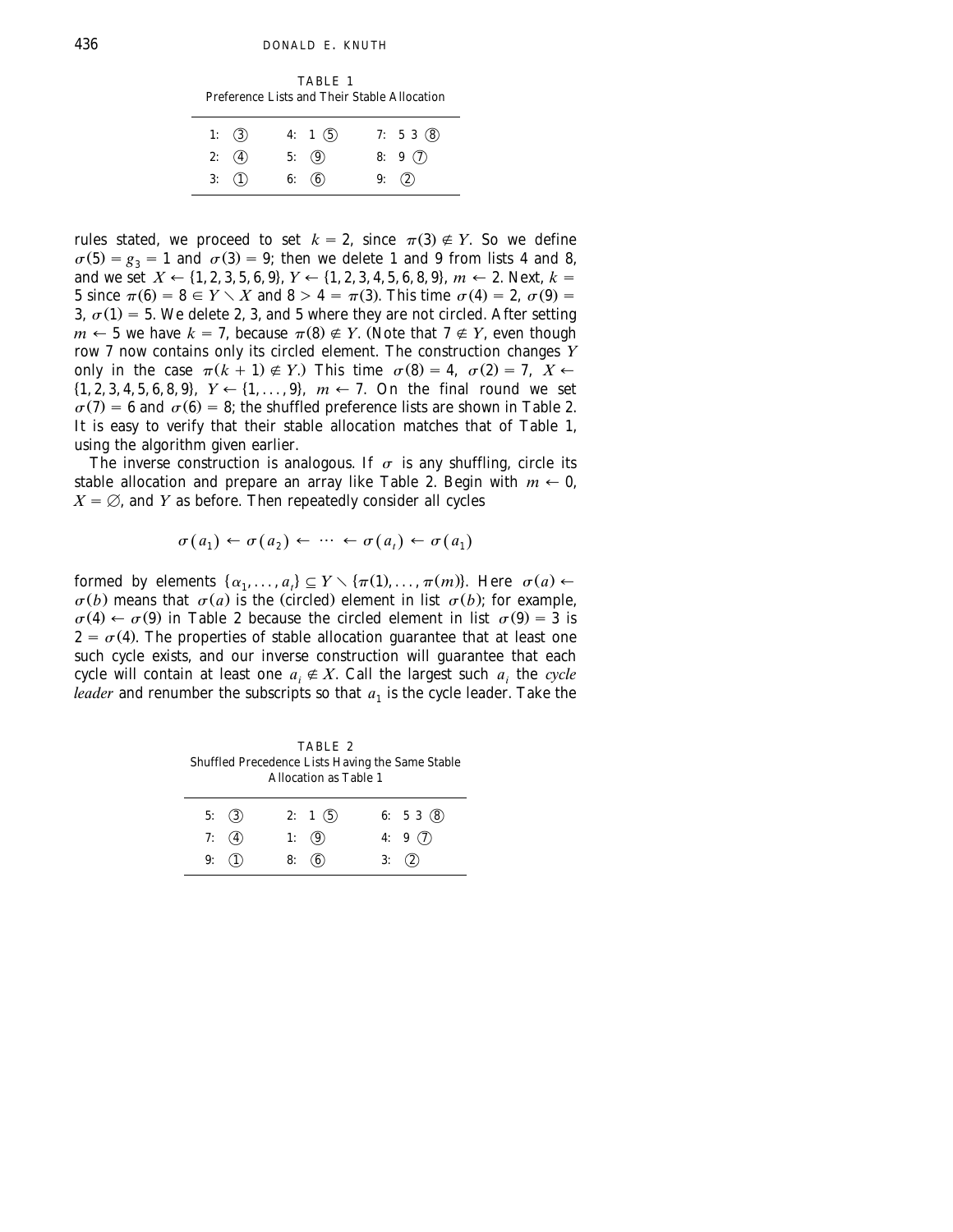cycle with smallest leader, and set  $\pi(m + 1) \leftarrow a_1, \ldots, \pi(m + t) \leftarrow a_t$ . Remove  $\sigma(a_1), \ldots, \sigma(a_r)$  from the tableau in places where they are not circled. Then set  $m \leftarrow m + t$  and repeat the same process until all cycles have been recorded in  $\pi$ . Then set  $\overline{X} \leftarrow Y$  and let *Y* be the row numbers that now have but a single element. Repetition of these steps will produce a priority permutation  $\pi$  consistent with  $\sigma$ .

It is not difficult to verify that these constructions invert each other. The reader will find easily, for example, that the permutation  $\sigma(1) \dots \sigma(9) = 5$ 7 9 2 1 8 6 4 3 in Table 2 leads back to  $\pi(1) \dots \pi(9) = 5$  3 4 9 1 8 2  $76.$ 

#### 4. A THEOREM

The lemma we have just proved makes it easy to establish the main result of this note. We say that uniform hashing on  $p_1 \ldots p_n$  with priorities  $\pi$  produces ranks  $r_1 \ldots r_n$  if  $r_{\pi(k)}$  is minimum such that

$$
p_{\pi(k)r_{\pi(k)}} \notin \{p_{\pi(1)r_{\pi(1)}}, \ldots, p_{\pi(k-1)r_{\pi(k-1})}\}
$$

for  $1 \leq k \leq n$ .

THEOREM. *When preference lists*  $p_1 \ldots p_n$  are independent and uniformly *random, the probability that the stable allocation*  $g_1 \ldots g_n = p_{1r_1} \ldots p_{nr_n}$  *has a* given value of the (unordered) multiset  $\{r_1, \ldots, r_n\}$  is the same as the *probability that uniform hashing yields*  $\{r_1, \ldots, r_n\}$ .

*Proof.* Let  $\{r_1, \ldots, r_n\}$  be any given multiset. If  $p = p_1 \ldots p_n$  is any sequence of preferences and  $\sigma$  is any permutation of  $\{1, \ldots, n\}$ , let  $s(\sigma, p) = 1$  if  $\{r_1, \ldots, r_n\}$  is the multiset of ranks in the stable allocation when trader  $\sigma(k)$  has the preference list  $p_k$ ; otherwise,  $s(\sigma, p) = 0$ . Then the probability that stable allocation on random preferences has ranks  ${r_1, \ldots, r_n}$  is

$$
\frac{1}{n!^n}\sum_{p} s(\sigma, p)
$$

for any fixed  $\sigma$ .

Similarly, if  $\pi$  is any permutation of  $\{1, \ldots, n\}$ , let  $h(\pi, p) = 1$  iff  ${r_1, \ldots, r_n}$  is the multiset of ranks produced by uniform hashing with priorities  $\pi$ . Then the probability that uniform hashing on random prefer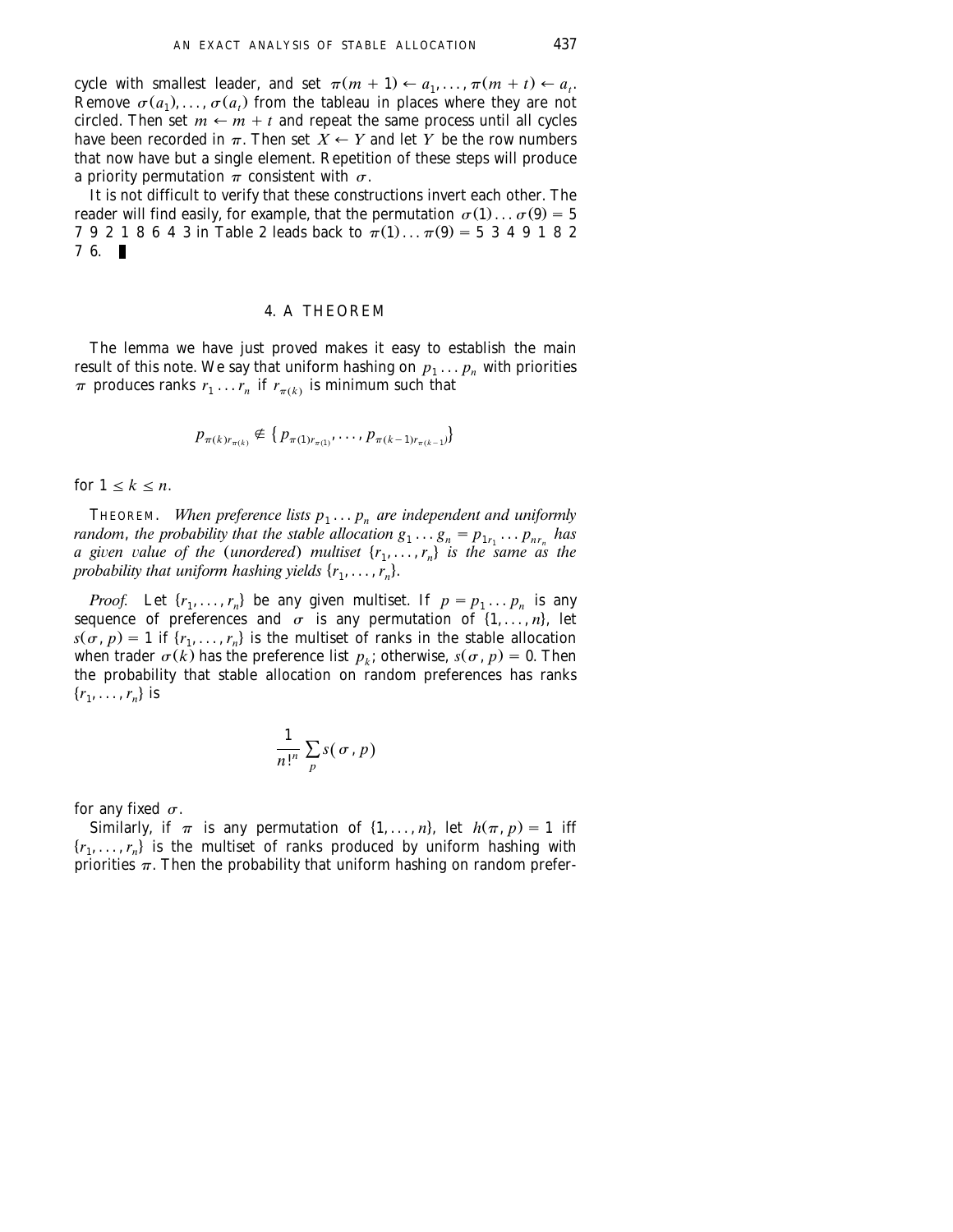ences has ranks  $\{r_1, \ldots, r_n\}$  is

$$
\frac{1}{n!^n}\sum_p h(\,\pi,\,p)
$$

for any fixed  $\pi$ .

We want to show that these sums are equal. This is now obvious, because the lemma implies that

$$
\sum_{\sigma} \sum_{p} s(\sigma, p) = \sum_{p} \sum_{\sigma} s(\sigma, p) = \sum_{p} \sum_{\pi} h(\pi, p) = \sum_{\pi} \sum_{p} h(\pi, p)
$$

and we simply divide by  $n!^{n+1}$ .

Note that this proof of the theorem remains valid even when the preference lists  $p_1 \ldots p_n$  are not uniformly random. All we are assuming is a symmetry condition that shuffled preference lists  $p_{\sigma(1)} \cdots p_{\sigma(n)}$  have the same distribution for all  $\sigma$ .

# 5. COROLLARIES

The analysis of uniform hashing is quite simple, so our theorem immediately characterizes many properties of the ranks in random stable allocations. For example, let us find the expected value of

$$
(z+r_1)(z+r_2)\dots(z+r_n);
$$

this polynomial is clearly a function of the multiset  $\{r_1, \ldots, r_n\}$ , so we can analyze it by considering its behavior with respect to uniform hashing.

Let  $q_{ki}$  be the probability that  $r_k > j$  in uniform hashing. This is the probability that  $p_{k1}, \ldots, p_{kj} \in \{p_{1r_1}, \ldots, p_{(k-1)r_{k-1}}\}$ , so

$$
q_{kj} = \left(\frac{k-1}{n}\right) \left(\frac{k-2}{n-1}\right) \cdots \left(\frac{k-j}{n-j+1}\right) = \binom{k-1}{j} / \binom{n}{j}.
$$
 (1)

Standard binomial coefficient summation techniques [3] show that

$$
\sum_{j=0}^{\infty} \binom{j}{m} q_{kj} = \frac{n+1}{n+m+2-k} \binom{k-1}{m} / \binom{n+m+1-k}{m}.
$$
 (2)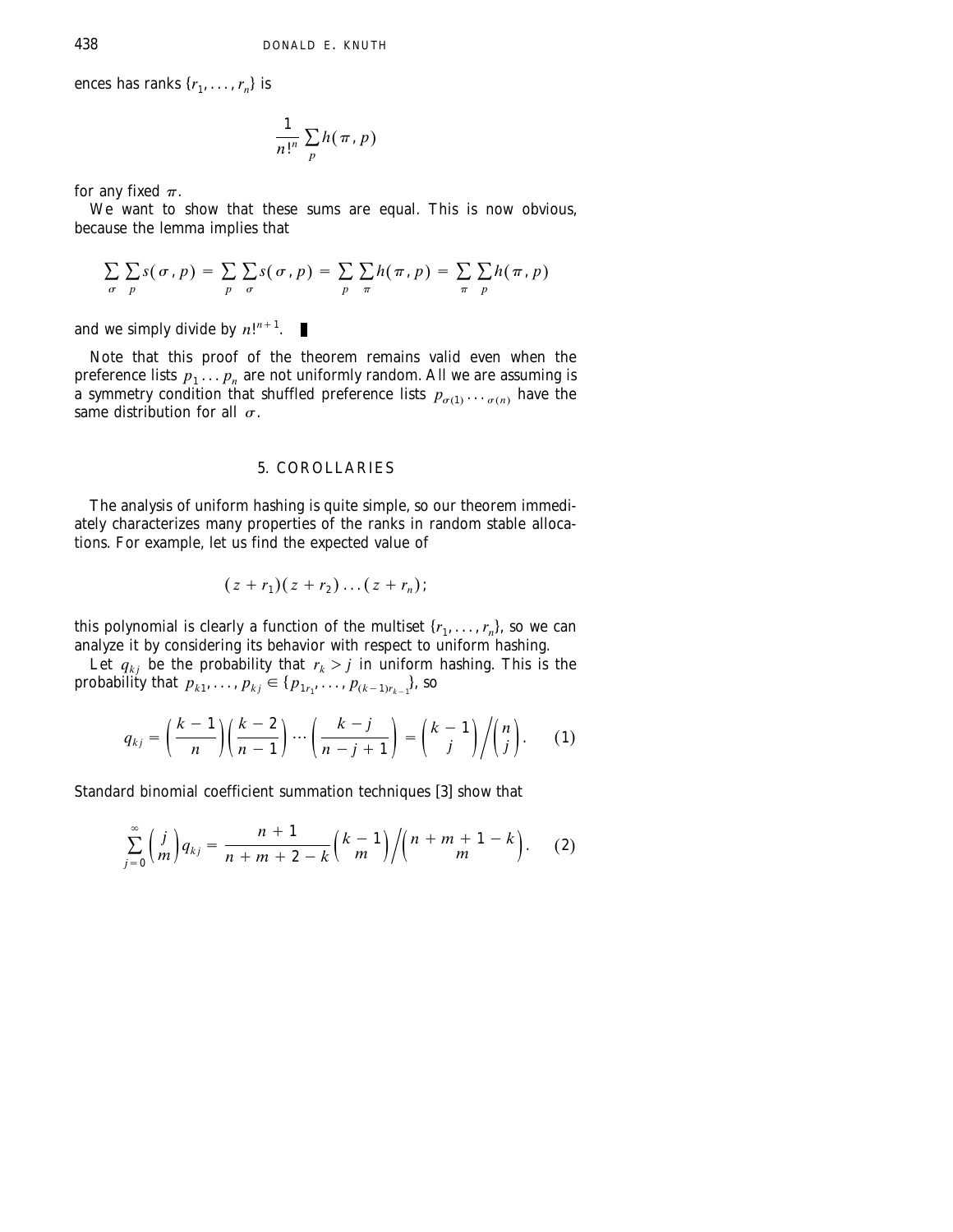The expected value of  $(z + r_1) \dots (z + r_n)$  is therefore

$$
\sum_{r_1, \dots, r_n} \prod_{k=1}^n (q_{k(r_k-1)} - q_{kr_k})(z + r_k)
$$
\n
$$
= \prod_{k=1}^n \sum_{r=1}^\infty (q_{k(r-1)} - q_{kr})(z + r)
$$
\n
$$
= \prod_{k=1}^m \left(z + \sum_{j=0}^\infty q_{kj}\right)
$$
\n
$$
= \prod_{k=1}^n \left(z + \frac{n+1}{n+2-k}\right) = \frac{1}{(n+1)!} \prod_{k=2}^{n+1} (kz + n + 1). \quad (3)
$$

In particular, the expected value of  $r_1 + \cdots + r_n$ , which is the coefficient of  $z^{n-1}$ , is

$$
\sum_{k=1}^{n} \frac{n+1}{n+2-k} = (n+1)(H_{n+1}-1) = (n+1)H_n - n. \tag{4}
$$

The other coefficients can be expressed in terms of Stirling cycle numbers if we note that

$$
E(z + r_1) \dots (z + r_n)(z + n + 1) = \frac{1}{(n+1)!} \prod_{k=1}^{n+1} (kz + n - 1)
$$

$$
= \sum_{k=0}^{n+1} \left[ \frac{n+2}{k+1} \right] \frac{(n+1)^k}{(n+1)!} z^{n+1-k}.
$$
 (5)

For example, the coefficient of  $z^{n-2}$  in  $E(z + r_1)...(z + r_n)$  is

$$
\begin{aligned}\n\left[n+2\right]\frac{(n+1)^2}{(n+1)!} - (n+1)\left[n+2\right]\frac{(n+1)}{(n+1)!} \\
+ (n+1)^2\left[n+2\right]\frac{1}{(n+1)!} \\
= (n+1)^2\left(\frac{1}{2}\left(H_{n+1}^2 - H_{n+1}^2\right) - H_{n+1} + 1\right) \\
= \frac{(n+1)^2}{2}\left(H_n^2 - H_n^{(2)}\right) - n(n+1)\left(H_n - 1\right);\n\end{aligned}
$$
\n(6)

see [3, exercise 6.33].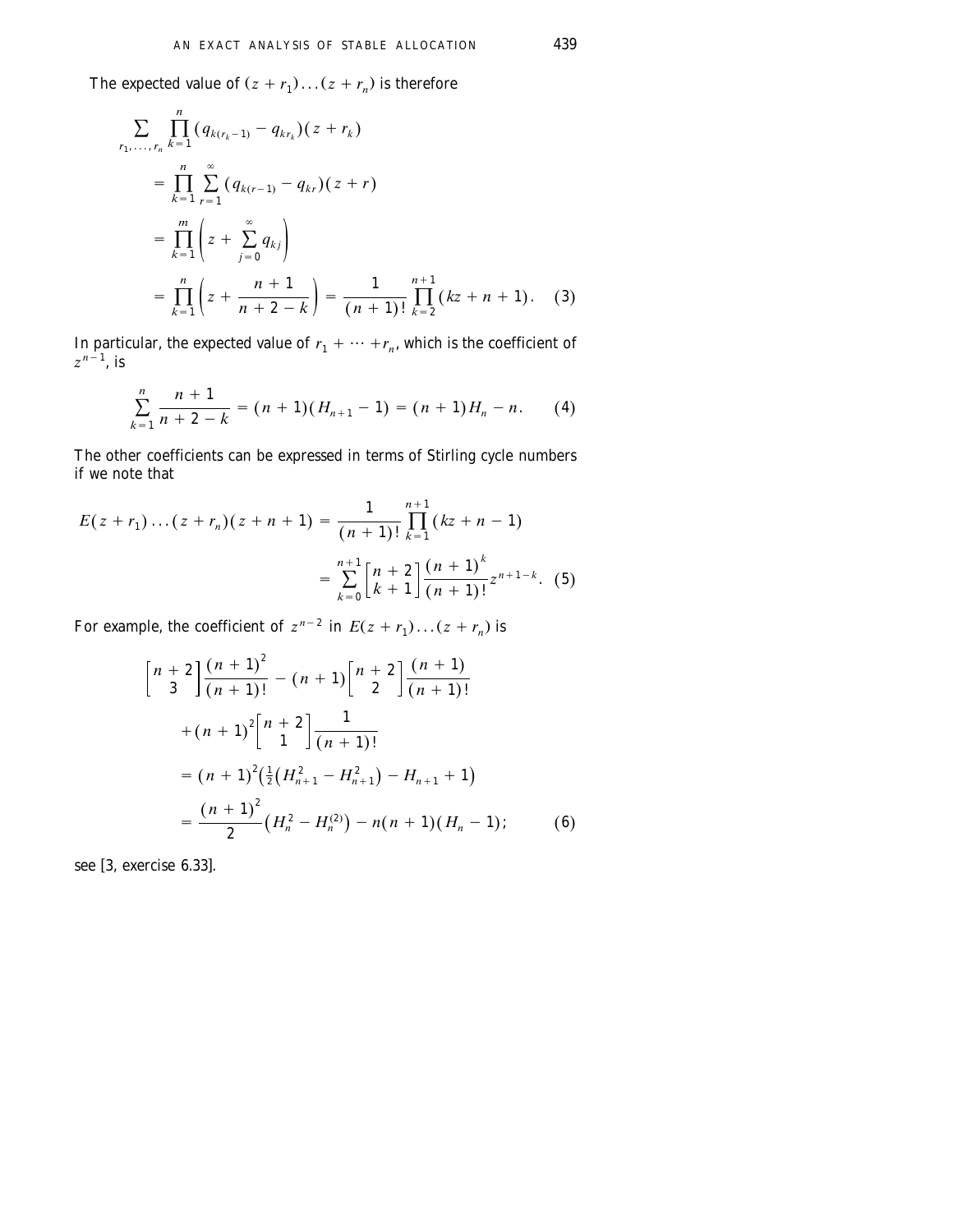So far we have used only the case  $m = 0$  of (2). A similar argument, using  $m = 1$ , shows that

$$
E(z + r_1^2) \dots (z + r_n^2) = \prod_{k=1}^n \left( z + \frac{(n+1)(n+1+k)}{(n+2-k)(n+3-k)} \right).
$$
 (7)

In particular,

$$
E(r_1^2 + \dots r_n^2) = \sum_{k=1}^n \frac{(n+1)(n+1+k)}{(n+2-k)(n+3-k)}
$$
  
=  $(n+1)\sum_{k=1}^n \left(\frac{2n+4}{(n+2-k)(n+3-k)} - \frac{1}{n+2-k}\right)$   
=  $(n+1)(n - H_{n+1} + 1) = (n+1)(n - H_n) + n.$  (8)

Hence, by  $(6)$  and  $(8)$ ,

$$
E((r_1 + \dots + r_n)^2) = E(r_1^2 + \dots + r_n^2) + 2[z^{n-2}]E(z + r_1)\dots(z + r_n)
$$
  
=  $(n + 1)^2(H_n^2 - H_n^{(2)}) - (n + 1)(2n + 1)H_n$   
+  $n(3n + 4).$  (9)

The expected value of the variance of the ranks is therefore

$$
E\left(\frac{r_1^2 + \dots + r_n^2}{n}\right) - E\left(\left(\frac{r_1 + \dots + r_n}{n}\right)^2\right) = n + O\left(\log n\right)^2 \quad (10)
$$

while the variance of the rank sum is

$$
E((r_1 \cdots + r_n)^2) - (E(r_1 + \cdots + r_n))^2
$$
  
=  $2n(n + 2) - (n + 1)^2 H_n^{(2)} - (n + 1) H_n$   
=  $\left(2 - \frac{\pi^2}{6}\right) n^2 + O(n \log n).$  (11)

The final rank  $r_n$  in uniform hashing is uniformly distributed in  $\{1, \ldots, n\}$ .<br>Therefore, the probability is  $\geq \frac{1}{2}$  that at least one trader in a random stable allocation will have rank  $\geq \frac{1}{2}n$ . (He will be left with a piece of goods he does not like very much, since it is in the lower half of his list.. Indeed, the probability that max $(r_1, \ldots, r_n) \leq \frac{1}{2}n$  is exactly

$$
(1-q_{1m})(1-q_{2m})...(1-q_{nm}),
$$

where  $m = \left[\frac{1}{2}n\right]$ ; this is asymptotically

$$
\big(1-\tfrac{1}{2}\big)\big(1-\tfrac{1}{4}\big)\big(1-\tfrac{1}{8}\big)\big(1-\tfrac{1}{16}\big)\ldots\approx 0.288788.\hspace{1cm} (12)
$$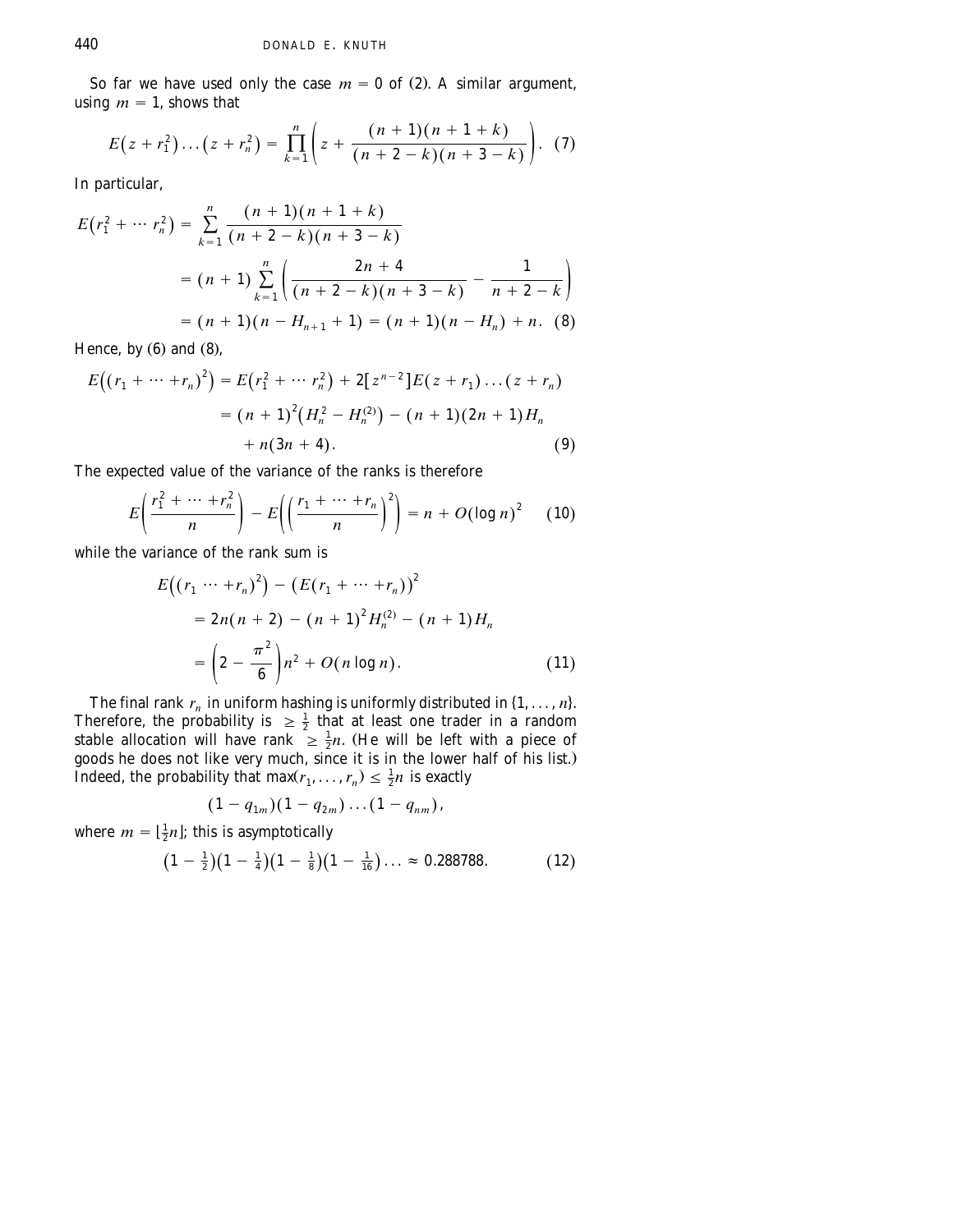### 6. CONCLUSIONS AND CONJECTURES

The running time of the simple algorithm we have presented for stable allocation is essentially proportional to the sum of ranks in the unique allocation,  $r_1 + \cdots + r_n$ . We have proved that the statistical properties of any symmetric function of  $(r_1 \ldots r_n)$  are identical to the corresponding statistics for uniform hashing, provided only that the distribution of preference lists  $p_1 \ldots p_n$  is invariant under shuffling. When the preferences are uniformly random, the expected value of  $r_1 + \cdots + r_n$  is exactly  $(n + 1)H_n$  $n = n$ , and the standard deviation is  $O(n)$ .

Uniform hashing is equivalent to the classical stable marriage problem when all the girls have the same preference list. (See  $[6, pp. 65-67]$ .) Perhaps it is worthwhile to repeat here the main research problem about stable marriages that was advertised in the author's lectures of 1975  $[6]$ and not yet resolved: If the girls have any fixed set of preferences and the boys propose at random, is the expected rank rum  $r_1 + \cdots + r_n$  of the male-optimum stable marriage always  $\geq (n + 1)H_n - n$ ? In other words, does the case of equal preferences for the girls (uniform hashing) give the greatest lower bound for  $E(r_1 + \cdots + r_n)$ ? If so, the average would be tightly bounded, because the upper bound  $(n - 1)H<sub>n</sub> + 1$  is easy to prove  $[6, p. 43]$ .

In fact, computer experiments for small *n* suggest that the maximum value of  $E(r_1 + \cdots + r_n)$ , when the girls have a fixed set of preferences and the boys propose independently at random, is obtained if and only if the girls' preferences are cyclic, in the sense that we could rename boys and girls so that girl *j*'s *k*th choice is congruent to  $j + k$  (mod *n*).

Both conjectures about min and max  $E(r_1 + \cdots + r_n)$  have been verified by exhaustive enumeration when  $n \leq 4$ , and in several hundred random experiments when  $n = 5$ . Presumably there is a (simple?) way to prove that, in some sense, the more the girls agree in their ranking, the less the men will have to propose, on the average.

Is there a simple expression for  $E(r_1 + \cdots + r_n)$  when the girls' preferences are cyclic? For  $n = 3, 4, 5$  the values are respectively  $306/3!^3$ , 884224/4!<sup>4</sup>, 104035560000/5!<sup>5</sup>. When  $n = 4$ , the worst seven preference matrices for the girls are

|  |  |  |  |  |  |  |  | 1 2 3 4 1 2 3 4 1 2 3 4 1 2 3 4 1 2 3 4 1 2 3 4 1 2 3 4 |  |  |  |  |  |  |
|--|--|--|--|--|--|--|--|---------------------------------------------------------|--|--|--|--|--|--|
|  |  |  |  |  |  |  |  | 2341 2314 2314 2341 2314 2314 1234                      |  |  |  |  |  |  |
|  |  |  |  |  |  |  |  | 3412341234213142341234123412                            |  |  |  |  |  |  |
|  |  |  |  |  |  |  |  | 4 1 2 3 4 1 2 3 4 1 2 3 4 1 2 3 4 1 3 2 4 2 1 3 4 2 3 1 |  |  |  |  |  |  |

with respective total rank sums

884224, 879488, 875264, 875072, 874752, 874624, 872192.